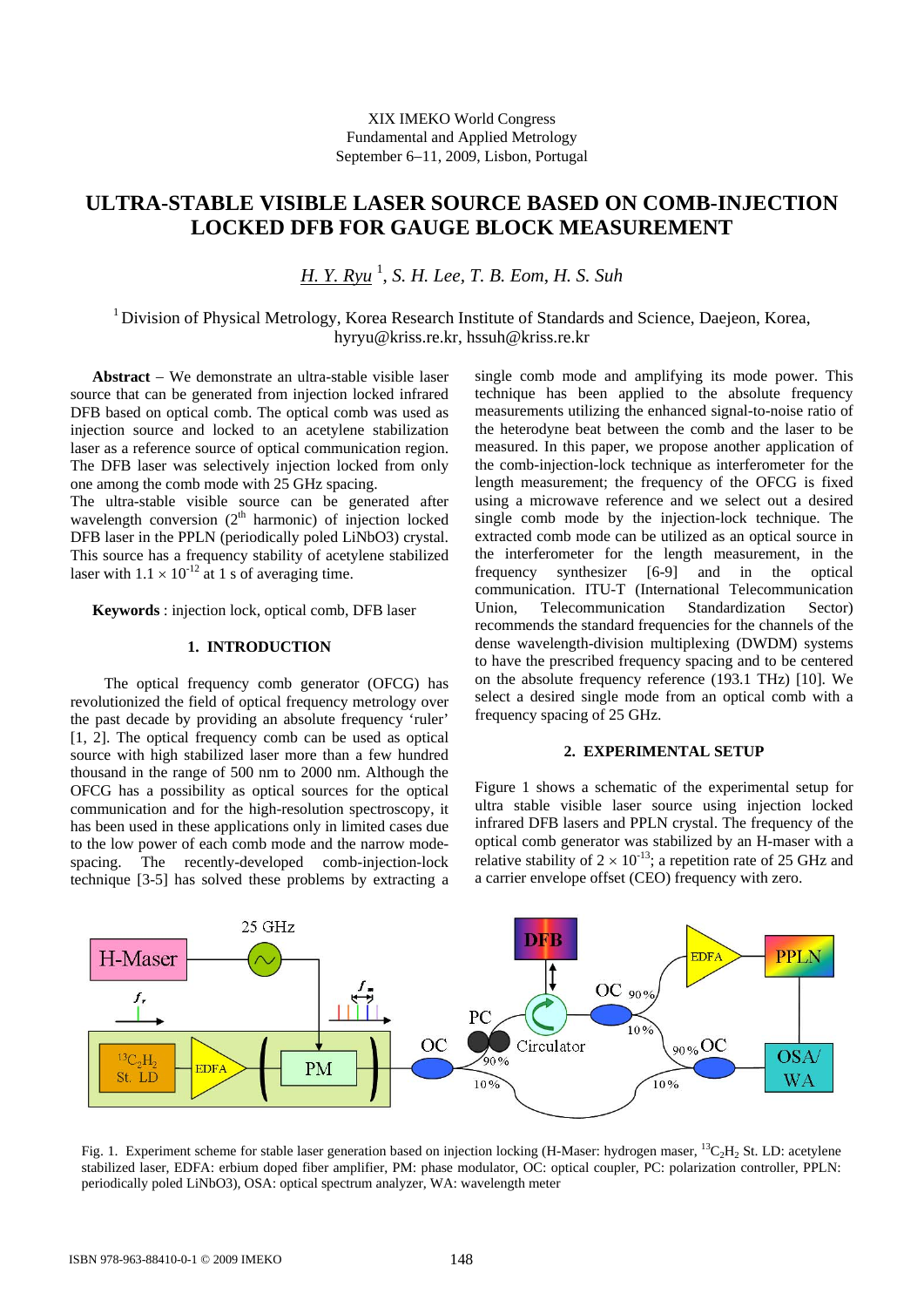

Fig. 2. Optical output spectrum before passing through PPLN crystal from injection locked DFB laser

An acetylene stabilized laser was used as a reference source (seed laser) for optical comb generation. The reference laser is the acetylene stabilized laser (Neoark) with a fiber coupled output power of 600 μW and a frequency stability of  $1 \times 10^{-11}$  for a 1s averaging time. The free spectral range of the optical comb generator is a sub-harmonic of the modulation frequency produced by the PM (phase modulator) with 25 GHz, and the phase-shifted lights are again built up as a modulation of the isolated acetylene stabilized laser injected seeding. The comb signal is split into two directions for injection and monitor beam.

In order to inject the comb modes into the DFB laser, a DFB laser module without an isolator was installed behind the PC (polarization controller). The center wavelength of DFB laser is 1542.72 nm at an output power of 20 mW and can be tuned by adjustment of current and temperature for selecting of different frequency comb components.

The PPLN consists of a waveguide with one input and output fiber in the device. The phase matching wavelength and temperature are a 1542.2 nm and 73.4 °C, respectively.

#### **3. RESULTS**

When the acetylene stabilized laser with the reference frequency  $(f_r)$  was injected into the fiber ring cavity, part of the seeding laser was modulated frequency  $(f_m)$  by the PM (phase modulator). The frequency of the light in the intracavity was multiplely interfered  $(n \times f_m)$ ; *n*: integer) after a round trip. As a result, the laser could achieve periodical comb generation ( $f_{comb} = f_r + n \times f_m$ ). This is the basic principle of comb generation for a seeded frequency shifted laser. When the beam of the seed laser is injected into the optical cavity of optical comb generator, optical comb lines are displayed on an optical frequency of 25 GHz was applied to the PM device in the comb generator, and a reference laser of 1542 nm was injected into the optical cavity. Since the acetylene A modulation stabilized laser is injected into the optical cavity, the component generated 25 GHz by the PM are again built up in the cavity after round



Fig. 3. Wavelength fluctuation before and after injection locking of DFB laser from optical comb spectrum analyzer with 25 GHz spacing.

trip and the repeated process creates the broad comb spectra. Because the frequency reference of the optical frequency comb is the frequency of the seed laser, the frequency of the comb changes according to the frequency of the seed laser. This means that we can control the carrier envelope offset of the pulses. The optical output spectrum of injection locked DFB laser to the 25 GHz comb shows the Figure 2. The optical combs are injected into the DFB laser without an isolator. After the injection locking of the comb, the S/N ratio of the DFB laser was improved by relative to that before injection locking. In other words, the S/N ratio of the injection comb was also improved by the amplification process of the DFB laser. The linewidth also was reduced (not shown in the figure) due to the optical spectrum analyzer's limited resolution of about 1.25 GHz. To achieve the injection locked to the arbitrary comb line (frequency), DFB laser could be tuned the frequency by adjusting the temperature and current. Since the injected comb power into the DFB laser cavity was a few hundred  $\mu$ W after passing through the circulator, locking range can be adjusted over 200 MHz. As mentioned above, even though each comb mode has a very low power of a few ten  $\mu$ W, an individual comb mode can be used as an independent laser source through injection locking of the DFB laser, which serves as an amplifier and a mode selection filter. To investigate the characteristics of the injection locked DFB laser, wavelength meter was used as a recorder. Figure 3 shows the wavelength value versus time before and after injection locking of DFB measured by wavelength meter (HighFinesse) with relative accuracy of  $5 \times 10^{-8}$ .

As can be seen in Fig. 3, the frequency of the DFB laser drifts more than 250 MHz  $(\sim 2 \text{ pm})$  without the injectionlock. We can confirm the injection-lock by observing this frequency drift to disappear. In Figure 3, the insert shows the magnified view wavelength value, which is attributed to the measurement limit of wavelength meter. We can confirm that frequency stability of injection locked DFB laser equals to acetylene stabilized laser.